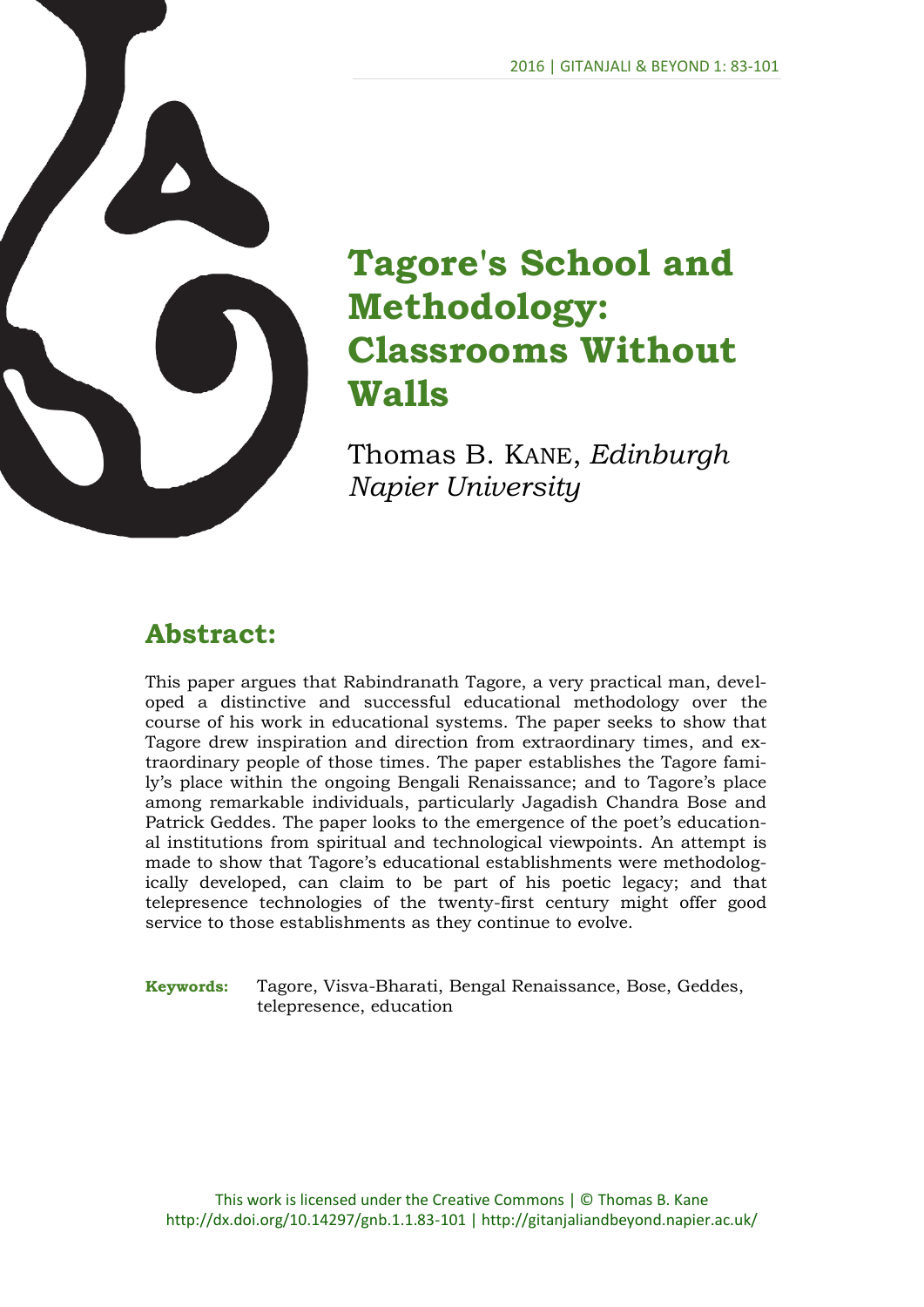agore's educational achievements gain perspective when viewed as a T consequence of the Bengali Renaissance, which the Tagore family contributed to for three generations. A major aspect of the Bengali renaissance was spiritual: specifically, reconnection with the ancient Vedic and Upanishadic scriptures. The 32 years, spanning Tagore's life from 30 to 62, saw Tagore integrate his poetic and spiritual sensibilities with an evolving educational methodology. During those revolutionary years, from 1891 to 1923, Tagore, developed and implemented educational models steadily, starting with a first primary school and nursery on his family's Zamindari estate in Shilaidaha, East Bengal, in 1891. More ambitious work began at Santiniketan in 1901. Here, we see the emergence of a rural boarding school as a twentieth century educational ashram. His work in educational systems culminated in the establishment of Visva-Bharati University at Santiniketan in 1921 and the incorporation into the university of the Institute for Rural Reconstruction, Sriniketan, in 1923.

The purpose of this paper is to position Tagore's educational activities in the context of some of the influences he absorbed - spiritual, scientific, political and cultural - as he developed his "Classroooms without Walls" educational method. We will particularly focus on his close family relationships and the friendships and contributions of Sir Jagadish Chandra Bose and Sir Patrick Geddes.

We further consider how Information and Communications Technologies, and particularly telepresence technologies, could be used to support the Visva-Bharati University institutions as they further evolve in the twenty first century.

#### **Influence of Grandfather and Father**

Tagore's grandfather, Dwarkanath, <sup>1</sup> inherited zamindari estates at the age of thirteen, became a barrister and, significantly, an outstanding Bengali entrepreneur—developing substantial business interests in zamindari estates, banking, coal-mining, steam navigation, the tea trade, indigo, salt, sugar, and opium. Dwarkanath Tagore's company managed huge estates across West Bengal, Orissa, Assam, and East Bengal (Bangladesh). Dwarkanath held large stakes in new enterprises set up to tap the rich coal seams of Bengal, run tug services between Calcutta and the mouth of the river Hooghly and transplant Chinese tea crops to the plains of Upper Assam.

 $\overline{a}$ <sup>1</sup> Kling, *Partner in Empire: Dwarkanath Tagore and the Age of Enterprise in Eastern India* (Berkeley: University of California Press, 1992).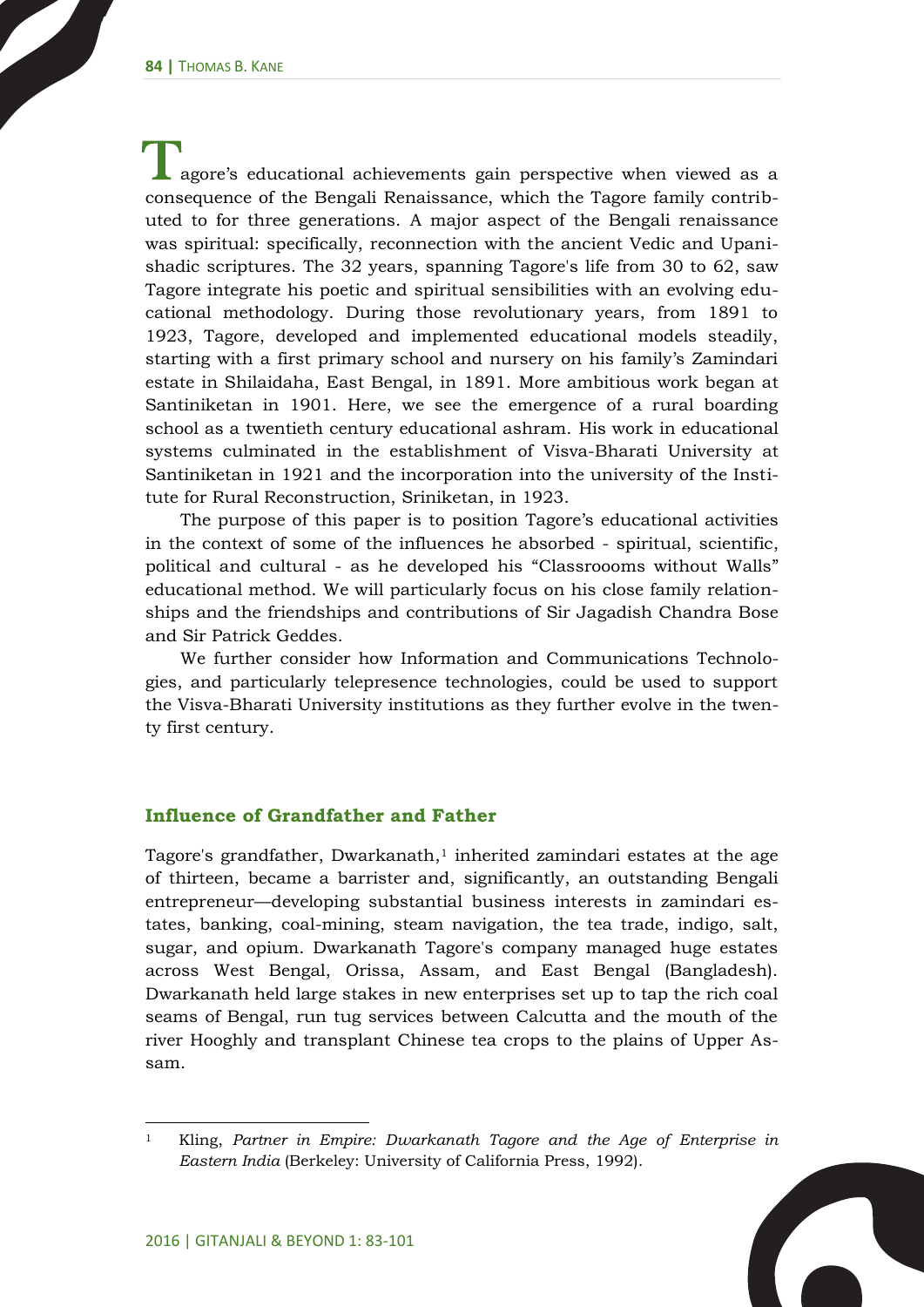Dwarkanath was an extraordinarily accomplished, entrepreneurial businessman who strongly believed that India would be best served by maintaining close relations with the British Empire. As a consequence of his skills and service to the empire, Dwarkanath was awarded the freedom of the city of Edinburgh in 1845.

Perhaps strangely, Dwarkanath had also been a close friend and financial supporter of Raja Rammohan Roy, <sup>2</sup> who was a prime instigator of the Bengali Renaissance: a campaigner against idolatry and widow-burning (*sati*). He was a founder of comparative religions, who endorsed the need for modern reinterpretation of spiritual texts, such as the bible, and therefore brought new attention to India's ancient Vedas and Upanishads. 3

Rabindranath Tagore, and his father, Debendranath, were heavily influenced by both of these great figures and were themselves subject to ever more radical spiritual and cultural pressures that resulted from the blossoming Bengali renaissance.



**Figure 1:** Dwarkanath and Debendranath Tagore; Courtesy Wikimedia Commons

Debendranath Tagore was born in Shilaidaha in 1817. Debendranath was the eldest of three sons, all of whom started life as privileged sons of a wealthy man. As a young man, Debendranath was employed by

<sup>2</sup> Subrata Dasgupta, *The Bengal Renaissance*, 2012 edition (Permanent Black, 2012).

<sup>3</sup> L. Zastoupil, *Rammohun Roy and the Making of Victorian Britain*, 2010 edition (Palgrave Macmillan, 2010).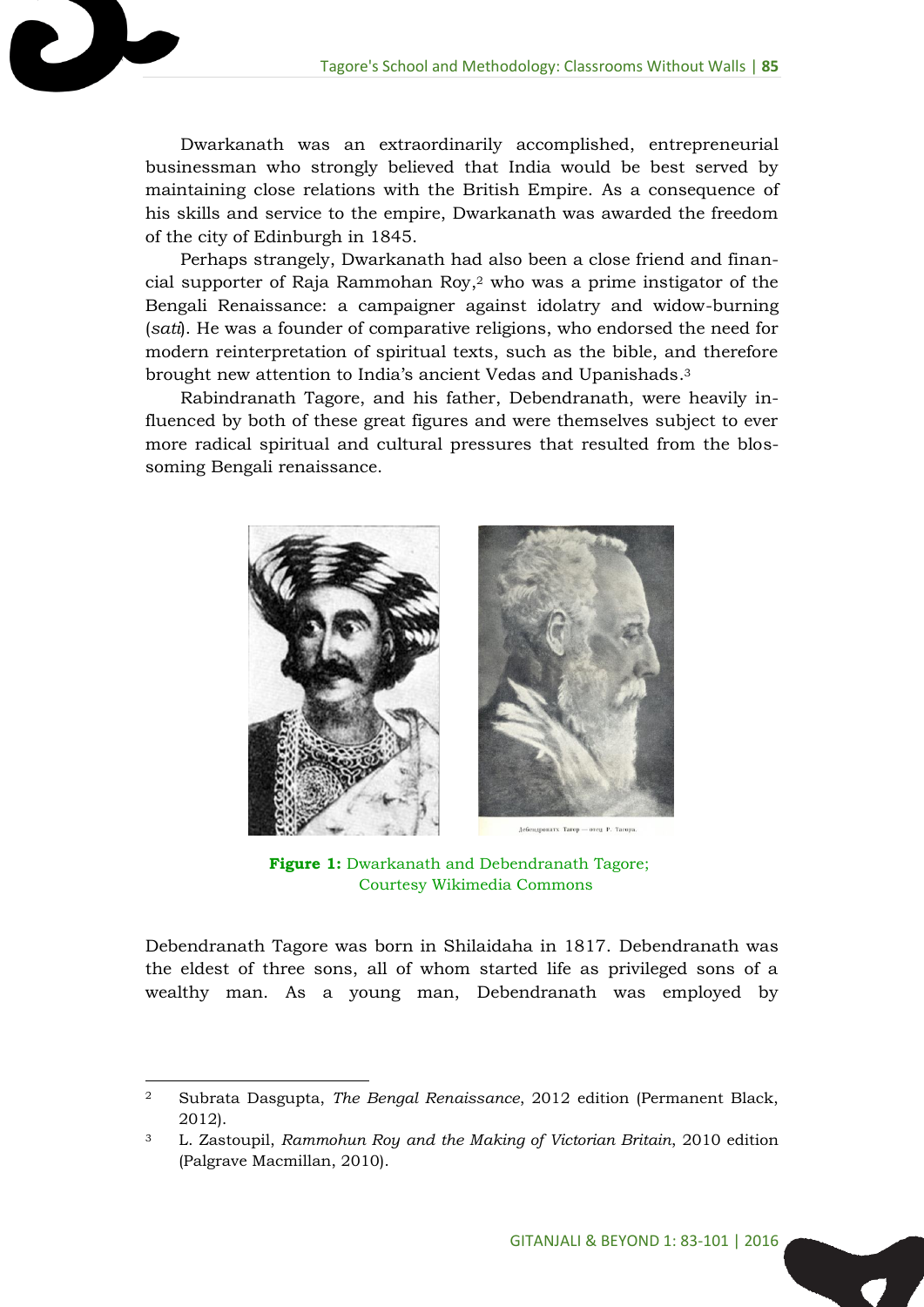Dwarkanath at the family's Union Bank. While he was there, <sup>4</sup> a leaflet with the first shlokas of the Isha Upanishad was posted through his letterbox. The Isha Upanishad, teaching about the Lord, reproduced below, was of great significance to Debendranath as he started upon his own spiritual journey.

- 1. All this is for habitation by the Lord, whatsoever is individual universe of movement in the universal motion. By that renounced thou shouldst enjoy; lust not after any man's possession.
- 2. Doing verily works in this world one should wish to live a hundred years. Thus it is in thee and not otherwise than this; action cleaves not to a man.
- 3. Sunless are those worlds and enveloped in blind gloom whereto all they in their passing hence resort who are slayers of their souls.
- 4. One unmoving that is swifter than Mind, That the Gods reach not, for It progresses ever in front. That, standing, passes beyond others as they run. In That the Master of Life establishes the Waters.
- 5. That moves and That moves not; That is far and the same is near; That is within all this and That also is outside all this.
- 6. But he who sees everywhere the Self in all existences and all existences in the Self, shrinks not thereafter from aught.
- 7. He in whom it is the Self-Being that has become all existences that are Becomings, for he has the perfect knowledge, how shall he be deluded, whence shall he have grief who sees everywhere oneness?
- 8. It is He that has gone abroad—That which is bright, bodiless, without scar of imperfection, without sinews, pure, unpierced by evil. The Seer, the Thinker, the One who becomes everywhere, the Self-existent has ordered objects perfectly according to their nature from years sempiternal.
- 9. Into a blind darkness they enter who follow after the Ignorance, they as if into a greater darkness who devote themselves to the Knowledge alone.
- 10. Other, verily, it is said, is that which comes by the Knowledge, other that which comes by the Ignorance; this is the lore we have received from the wise who revealed That to our understanding.
- 11. He who knows That as both in one, the Knowledge and the Ignorance, by the Ignorance crosses beyond death and by the Knowledge enjoys Immortality.
- 12. Into a blind darkness they enter who follow after the Non-Birth, they as if into a greater darkness who devote themselves to the Birth alone.
- 13. Other, verily, it is said, is that which comes by the Birth, other that which comes by the Non-Birth; this is the lore we have received from the wise who revealed That to our understanding.
- 14. He who knows That as both in one, the Birth and the dissolution of Birth, by the dissolution crosses beyond death and by the Birth enjoys Immortality.
- 15. The face of Truth is covered with a brilliant golden lid; that do thou remove,

**C** 

<sup>4</sup> Brian A. Hatcher, 'Father, Son and Holy Text: Rabindranath Tagore and the Upaniṣads', *The Journal of Hindu Studies*, 4.2 (2011), 119–43 <https://doi.org/10.1093/jhs/hir022>.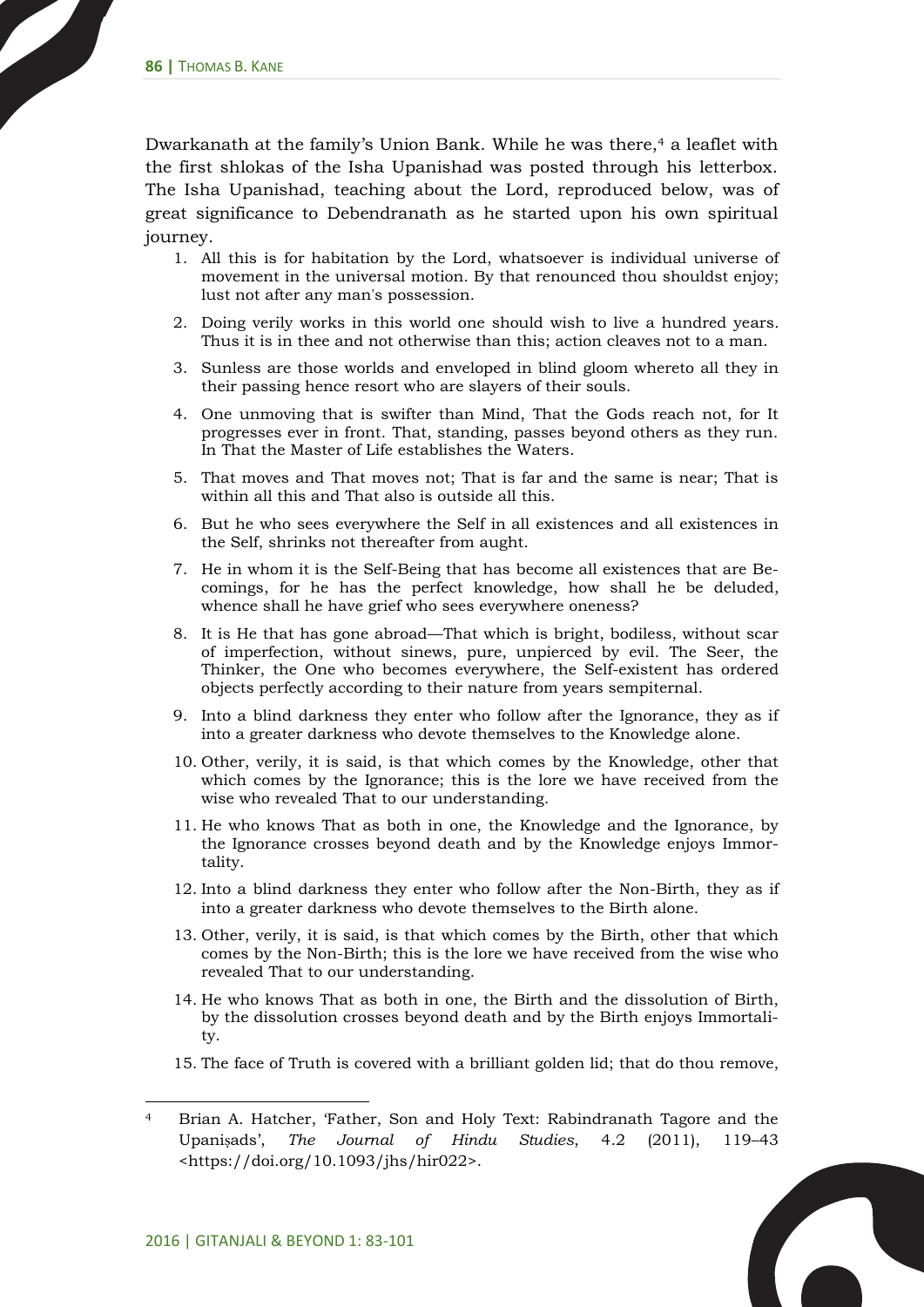O Fosterer, for the law of the Truth, for sight.

- 16. O Fosterer, O sole Seer, O Ordainer, O illumining Sun, O power of the Father of creatures, marshal thy rays, draw together thy light; the Lustre which is thy most blessed form of all, that in Thee I behold. The Purusha there and there, He am I.
- 17. The Breath of things is an immortal Life, but of this body ashes are the end. OM! O Will, remember, that which was done remember! O Will, remember, that which was done remember.
- 18. O god Agni, knowing all things that are manifested, lead us by the good path to the felicity; remove from us the devious attraction of sin. To thee completest speech of submission we would dispose.<sup>5</sup>

Although the Isha is one of the shortest Upanishads, many consider the Isha to be the most powerful of all of the Upanishads. In 1843, Debendranath was one of the founders of the Brahmo Samaj, which was established to rekindle the spiritual approach of Raja Rammohan Roy. In 1848, he also established the spiritual path of Brahmoism.

Rabindranath worked with Aurobindo Ghosh in the days of resistance to the adverse British colonial activities in Bengal. Rabindranath was witness to a spiritual transformation that came over Ghosh as a consequence of time he spent as a political prisoner in Kolkata. And so, the English translation of the Upanishad provided above is by Sri Aurobindo. 6

What is abundantly clear by this point is that a deep sense of Upanishadic spirituality was active in the Tagore family. Rabindranath's poetry explores the streams of oneness of all life, the play of a great spirit across the earth and through all lives, and most evocatively as he speaks of his own Jiban Debata, life lord.<sup>7</sup> Before looking at Tagore's friendships, we will look at some of the other spiritual influences in Bengal at the time, firstly those of Sri Ramakrishna and Swami Vivekananda.

#### **Sri Ramakrishna, Swami Vivekananda**

Sri Ramakrishna, the most outstanding spiritual figure of  $19<sup>th</sup>$  century Bengal, was born in 1836, three years after the death of Rammohan Roy, and thirteen years before the death of Dwarkanath Tagore. Sri Ramakrishna's message was about the synthesis of all world religions and the role they play in human life.

In 1893, seven years after the passing of Sri Ramakrishna, Swami Vivekananda brought the teachings of Sri Ramakrishna to the Chicago par-

 $\overline{a}$ 

2 k

<sup>5</sup> Sri Aurobindo, *The Upanishads, 1st US Edition*, Us ed. edition (Twin Lakes, WI: Lotus Press, 1996).

<sup>6</sup> Ibid.

<sup>7</sup> Ana Jelnikar, 'Hospitality and Worldliness: Tagore's Household Drama of Love and Responsibility', *South Asia: Journal of South Asian Studies*, 2016 <http://www.tandfonline.com/doi/full/10.1080/00856401.2016.1156512>.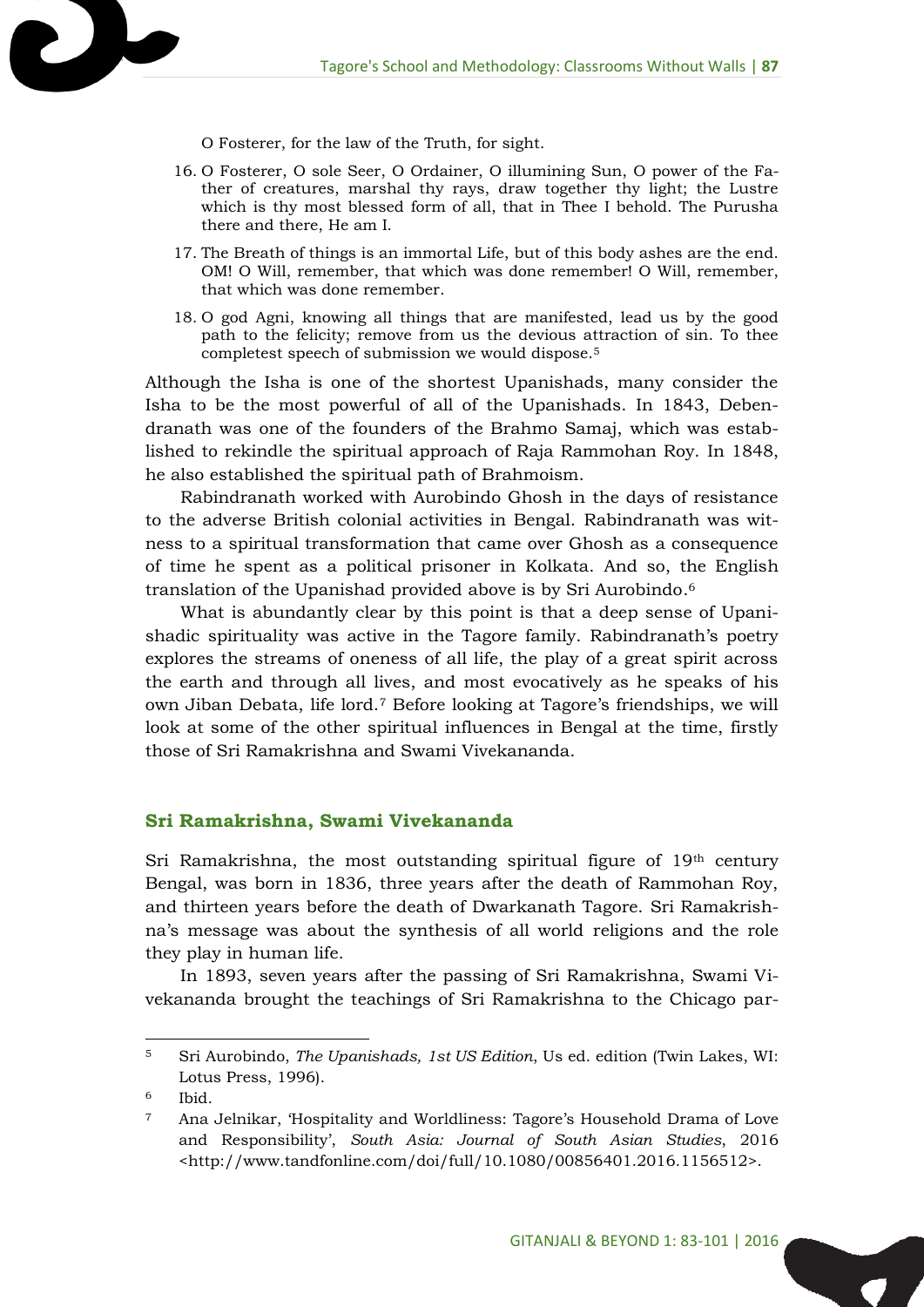liament of world religions with the words: "As the different streams having their sources in different places all mingle their water in the sea, so, O Lord, the different paths which men take through different tendencies, various though they appear, crooked or straight, all lead to Thee."<sup>8</sup> Sri Ramakrishna's message of the synthesis of all world religions became a sensation at the parliament, and immediately brought the teachings to the west.

In 1894, one year after Swami Vivekananda's success in the West, the Saradeswari Ashram was opened by Gauri Ma. Residence, board and instruction were free to unmarried, married and widowed women. Village girls also came in the afternoon. Gauri Ma had been asked by Sri Ramakrishna to work for the betterment of women in India. Sri Ramakrishna wished her to work to improve their education and development, both intellectually and spiritually. Gauri Ma protested that she was not able for such a feat, but could train other women to do it. Ramakrishna replied, "You have done enough sadhana and tapasya. Now, this life, which has been purified by much austerity, must be sacrificed to the service of women, whose lives are full of suffering."<sup>9</sup>

In 1895 Margaret Noble, who was to become Sister Nivedita, a very close disciple of Swami Vivekananda, met the Swami for the first time in London. Sister Nivedita became a close friend of JC Bose and his wife, Ambala, – she provided support and encouragement to Bose in his scientific endeavours. Tagore said of Sister Nivedita, "In the day of his success, Jagadish gained an invaluable energiser and helper in Sister Nivedita, and in any record of his life's work her name must be given a place of honour."<sup>10</sup>

#### **Rabindranath and the Nest**

 $\overline{a}$ 

Rabindranath's problems with schooling are well documented, <sup>11</sup> and he was essentially home-schooled, mostly by his brother Jyotirindranath. Although Jyotirindranath was Rabindranath's elder brother by 12 years, Jyotirindranath was married to a girl, Kadambari, who was one year older than Rabindranath and who joined the Tagore household in 1869, as a member of the family when she was nine. As they grew up together, Tagore

 $\overline{\phantom{a}}$ 

<sup>8</sup> McRae, 'Oriental Verities on the American Frontier: The 1893 World's Parliament of Religions and the Thought of Masao Abe on JSTOR'.

<sup>9</sup> Sivatattvananda, *Gauri Ma, a Monastic Disciple of Sri Ramakrishna*, 1st ed edition (Mothers Trust/Mothers Place, 1994), p. 29.

<sup>10</sup> Swami Sarvabhutananda, 'Nivedita of India - Ramakrishna Mission Institute of Culture', p. 72 <https://www.scribd.com/document/99589785/Nivedita-of-India-Ramakrishna-Mission-Institute-of-Culture>

<sup>11</sup> Rabindranath Tagore and Uma Das Gupta, *My Life in My Words* (S.l.: Penguin Books India, 2010)., pp. 63-74.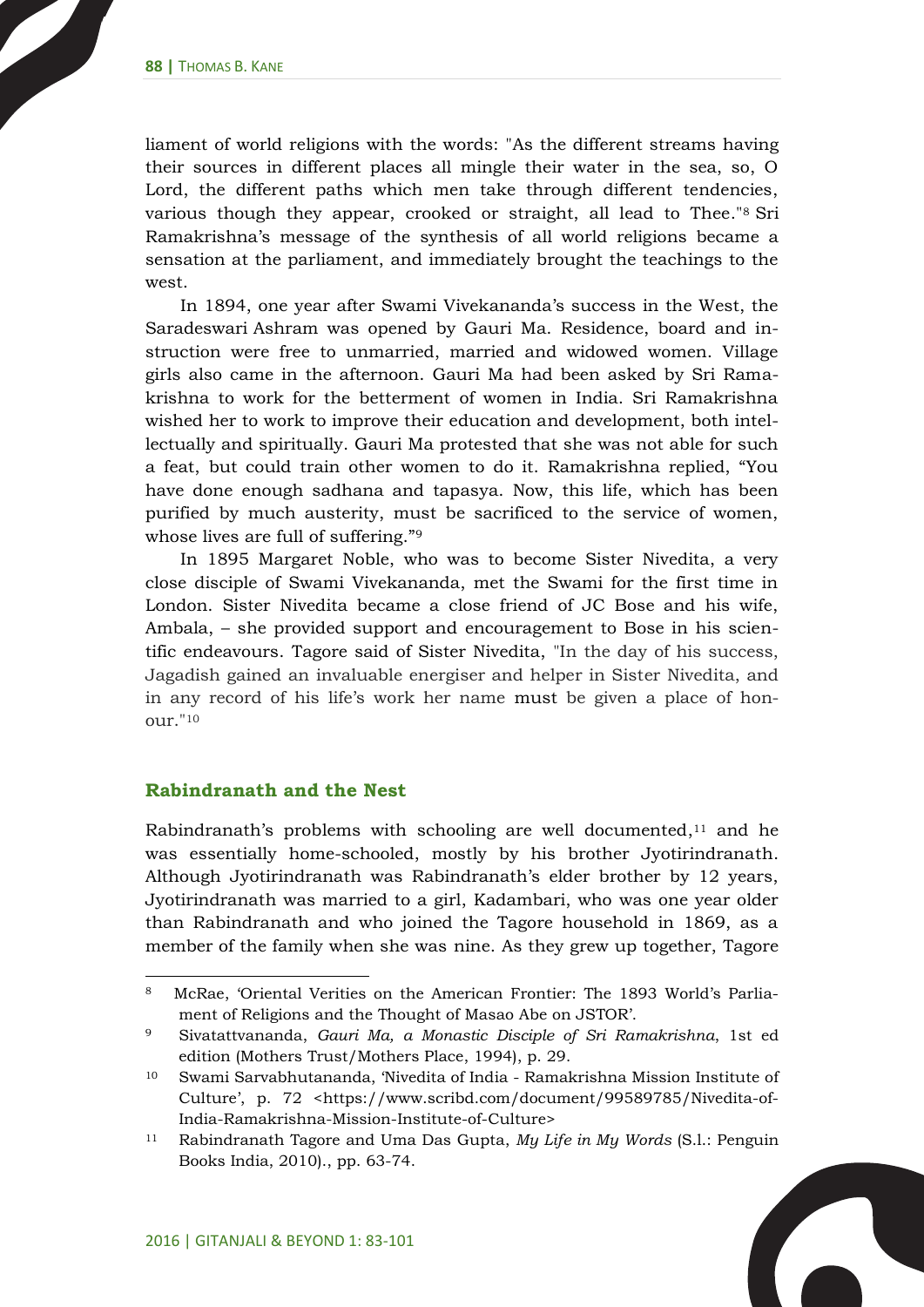spent a great deal of time with Kadambari, and she, in turn exerted a strong influence upon him, reading his poetry and commenting upon it. They seem to have been especially close. In 1883, Rabindranath was married; and in 1884 tragedy struck the extended Tagore family when Kadambari committed suicide by taking poison.

Seven years later, in 1891, Rabindranath became an estate landlord at Shilaidaha, where he began to work in earnest as zamindar, social innovator and rural school tutor. In 1898, Tagore moved his own family to Shilaidaha. In 1901 Tagore published his novella, *Nashta Nirh*, *The Broken Nest*, (which seems to address some of the family's tragedy).<sup>12</sup> In the same year Tagore moved his new family to Santiniketan, the abode of peace, (founded by Debendranath), where he could write, build a better nest, and allow his educational vision to properly flourish.

Shortly after the family arrival in Santiniketan, his wife died in 1902, his favourite pupil died in 1903, and one of his daughters died in 1904. In January of 1905 Debendranath, died; and in July of the same year, the British government partitioned Bengal.

#### **JC Bose**

 $\overline{a}$ 

We know that Jogadish Chandra (J.C.) Bose, was, along with Rabindranath, a member of the Brahmo Samaj, and that he visited Tagore regularly while Tagore was in Shilaidaha in the 1890s.<sup>13</sup> We also know that Bose encouraged Tagore in writing short stories, and that Tagore strove to have new materials, for each visit by Bose. The 1890s were a fertile period in Tagore's writing career: streams exploring his new sense of freedom and others exploring his uneasiness with claustrophobic situations begin to emerge in his story-telling. It is estimated that approximately 25% of *Gitanjali* was produced in Shilaidaha, as well as important short stories, such as Kabuliwallah, and some important plays and novellas. We also know that Tagore recognised greatness in Bose.

During this same time, Bose started to produce research results of the highest distinction. In 1895 he demonstrated the use of microwaves in Calcutta Town Hall, passing them through three walls to ring a bell and ignite gunpowder, saying, "The invisible light can easily pass through brick walls, buildings etc. Therefore, messages can be transmitted by means of it without the mediation of wires".<sup>14</sup> By using microwaves, in 1895, Bose had

<sup>12</sup> Rabindranath Tagore, *The Broken Nest*, trans. by Mary M. Lago and Supriya Bari (Madras: Asia Book Corp of Amer, 1983).

<sup>13</sup> Parul Chakrabarti, Indrani Bose and Kabita Mandal, 'Convener's Note' (presented at the Tagore, Bose and Mahalanobis: Confluence of Minds, Sir J.C. Bose Trust, 2013), pp. 1–3.

<sup>14</sup> Pragnan Chakravorty, 'History of Wireless', *Scribd* <https://www.scribd.com/ document/63425706/History-of-Wireless>.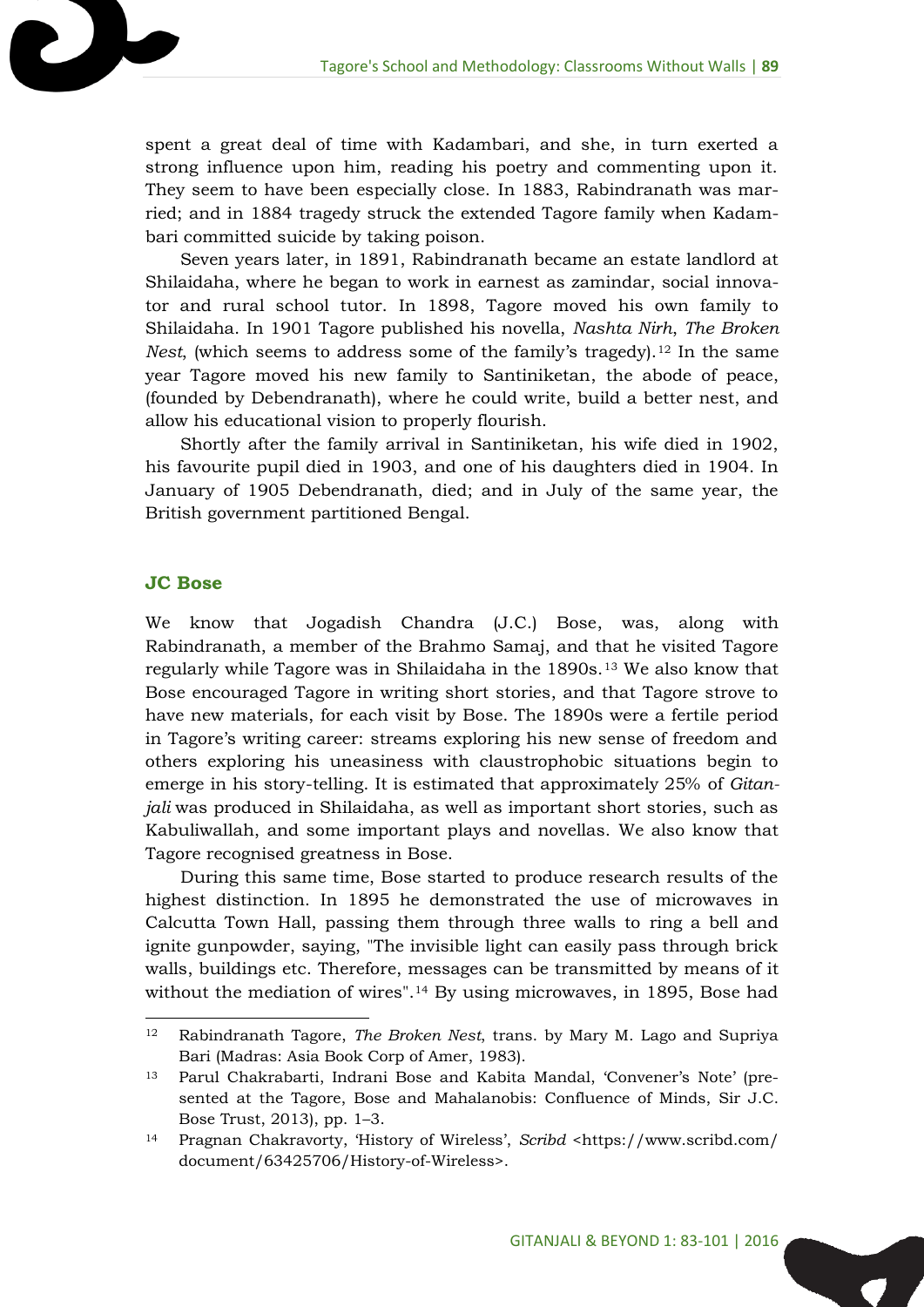demonstrated radio transmission. In 1896, Bose successfully sent signals three miles, between two Calcutta colleges. In 1899, Bose presented a paper at the Royal Society in London, on an improved signal reception device for radio-wave transmission. This solution incorporated what was in actual fact the world's first semi-conductor diode.

It was still two years before Marconi demonstrated a successful transatlantic signal transmission, in late 1901. <sup>15</sup> Marconi's success in receiving the transmission was only possible because he used the detector that Bose had described in London. Of this receptor, Marconi reported that he had received word of it from the Italian Navy – this was denied. Although Marconi later recorded a debt of gratitude to Bose for his work in this area,<sup>16</sup> it is now abundantly clear that J.C. Bose should, at least, have been a corecipient of the 1909 Nobel Prize for Physics that went to Marconi for his work on radio-wave message transmissions. 17

But, even as these issues were ongoing, Bose had shifted his attention from physics to life forms. Bose proceeded to invent the high-magnification crescograph in botany:<sup>18</sup> a device which could magnify plant activity between 1000- and 10,000-fold (where the order of the day beforehand was 10- to 20-fold). Bose then went on to show plants growing, that plants and animals share a closely related nervous system, react to pain, show fear, and happiness. He discovered the importance of electrical impulses in plants and that tree-sap is propagated throughout the tree by a mechanism similar in nature to the animal heart. Bose showed that in being in control of their responses to the environment, plants have a nervous system, a form of intelligence and a capacity for learning. <sup>19</sup> This work is now considered the foundational work of neurobiology: the study of the brain and its nervous systems. In his experiments with chloroform, Bose even noticed aspects of living behaviour in metals. All of his work in this area explored the close similarities in life across biological kingdoms.

 $\overline{\phantom{a}}$ 

<sup>15</sup> Amita Das, 'Jagadish Chandra Bose and Rabindranath Tagore: An Enduring Friendship', *Acharya J.C. Bose: Life, Vision and Legacy*, 1 (2010), 46–49.

<sup>16</sup> Varun Aggarwal, 'Jagadish Chandra Bose: The Real Inventor of Marconi's Wireless Receiver', *ResearchGate* <https://www.researchgate.net/publication/ 255425775\_Jagadish\_Chandra\_Bose\_The\_Real\_Inventor\_of\_Marconi's\_Wireles s\_Receiver> [accessed 31 August 2016].

<sup>17</sup> D. L. Sengupta, T. K. Sarkar and D. Sen, 'Centennial of the Semiconductor Diode Detector', *ResearchGate*, 86.1 (1998), 235–43 <https://doi.org/ 10.1109/5.658775>.

<sup>18</sup> Jagadis Chunder Bose and Guruprasanna Das, 'Researches on Growth and Movement in Plants by Means of the High Magnification Crescograph', *Proceedings of the Royal Society of London B: Biological Sciences*, 90.631 (1919), 364–400 <https://doi.org/10.1098/rspb.1919.0001>.

<sup>19</sup> V. A. Shepherd, 'At the Roots of Plant Neurobiology', in *Plant Electrophysiology*, ed. by Alexander G. Volkov (Springer Berlin Heidelberg, 2012), pp. 3–43 <https://doi.org/10.1007/978-3-642-29119-7\_1>.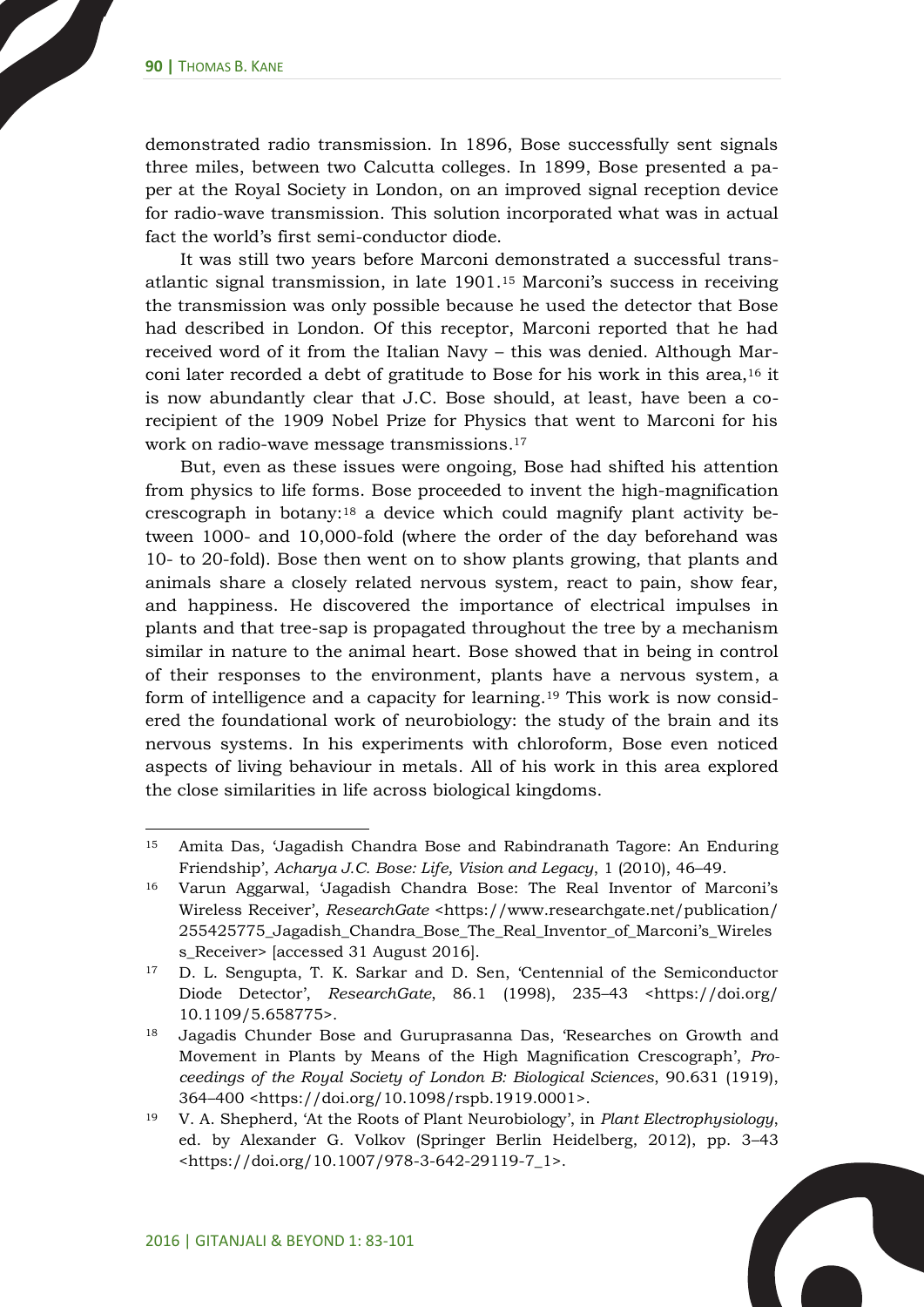Their deep and lifelong friendship saw Tagore request Bose's help to build a "mechanical laboratory" at Visva-Bharati University, <sup>20</sup> which was only unsuccessful because a suitably qualified teacher could not be found.

#### **Patrick Geddes**

Patrick Geddes lectured on zoology at Edinburgh University, was Professor of Botany in Dundee, Professor of Sociology and Civics in Bombay, Director of Scots and Indian Colleges at Montpellier University, and president of the institutes of sociology in London and Edinburgh. He was a social Darwinist, who adopted the teaching of Herbert Spencer that parallels could be drawn between a society and an animal formed of living cells.<sup>21</sup> Geddes, in contradistinction with Darwin and Spencer, also believed that natural selection by survival of the fittest, or competition, is not a complete picture because it overlooks the place of co-operation in evolution.

In 1900, Patrick Geddes met Swami Vivekananda in Chicago, and then, later the same year, in Paris. Geddes, as he developed his own notions of civic sympathy and urban planning, had an immediate fascination with the Swami. And again, Sister Nivedita made a very close connection with Geddes and his wife, drawing from Geddes's work on Indian cities for her own writings.

Geddes, as a pioneer in urban planning, proposed that a sense of civic sympathy could be developed by use of the 'outlook tower' (fig. 2), which allowed people to watch the workings of a city as the workings of an extended social being. His tower operated across five floors: the top floor, which housed a *camera obscura*, made it possible to focus on the local vicinity. When the visitor was finished here, she would descend one floor to the next, where she would see an exhibition that focused on the city; then, descending to the next one down, the country, and so on. As one descended through the floors, each exhibition space expanded one's reality. By the time one reached the bottom floor of the tower, one was thinking about the interconnectedness that makes the world what it is.

<sup>20</sup> Das.

<sup>21</sup> Herbert Spencer, *Social Statics or the Conditions Essential to Human Happiness Specified, and the First of Them Developed* (Kessinger Publishing, 2010).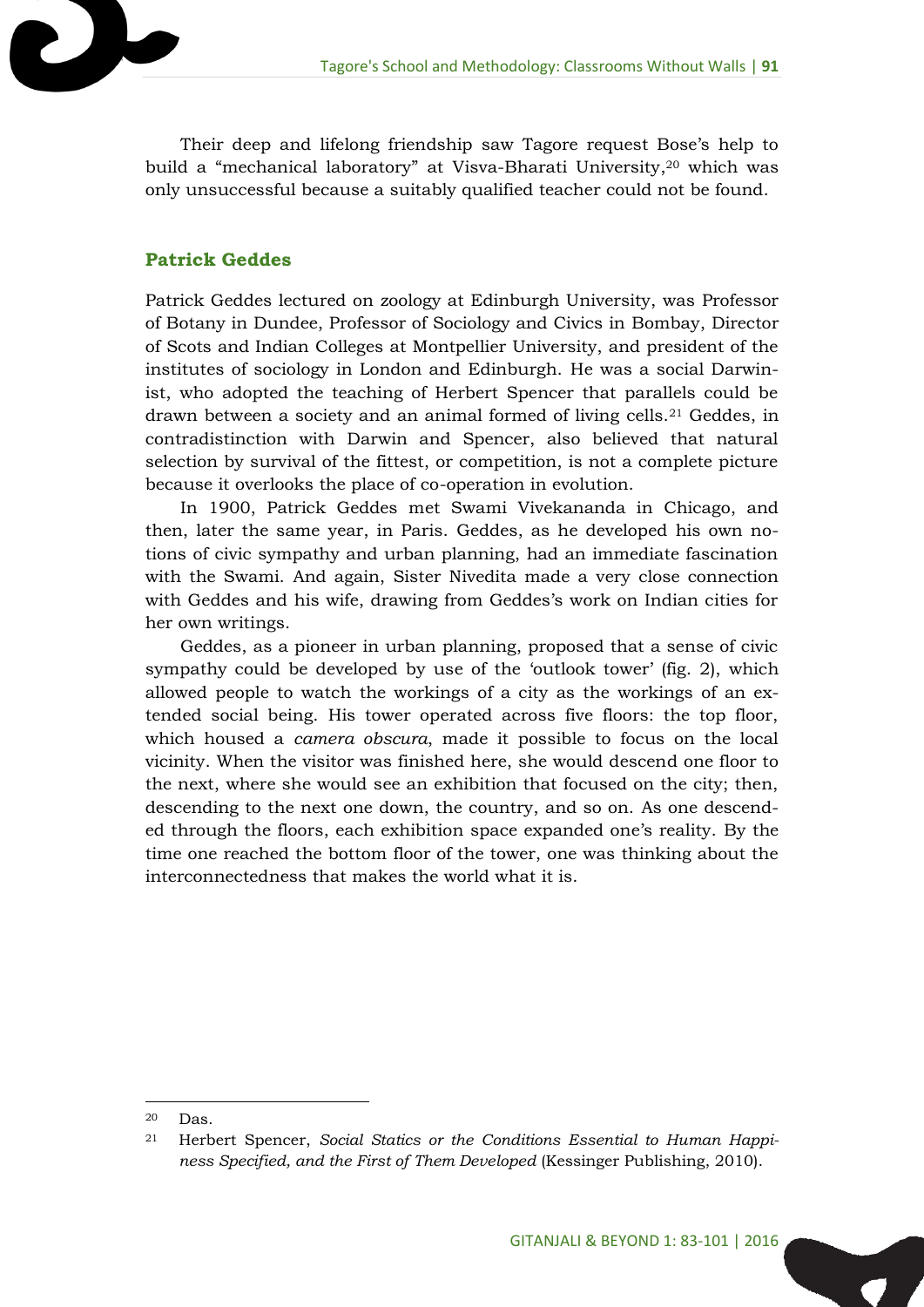

**Figure 2:** Outlook Tower - Observing Societal Life; image adapted from Geddes' "Outlook Tower"<sup>22</sup>

Geddes sought to enable connected societies, and therefore to encourage the development of healthy, connected individuals.

It was noted earlier that Sir Patrick Geddes met Swami Vivekananda in Chicago in 1900 and became friendly with Sister Nivedita.<sup>23</sup> It is interesting to speculate that what he called his "three doves": sympathy, synthesis and synergy, may have been a response to the Swami's message.

Geddes eventually moved to India in 1914, and lived there between his several journeys over a period of nine years performing surveys for tens of Indian cities24. While he was in India, he became friendly with Bose, being so taken with Bose that he wrote his biography. <sup>25</sup> In 1917, he met Tagore, and a long correspondence arose between the two on suitable plans for

<sup>22</sup> Patrick Geddes, *Cities in Evolution : An Introduction to the Town Planning Movement and to the Study of Civics* (London : Williams, 1915) <http://archive.org/details/citiesinevolutio00gedduoft> (Image adapted from "Outlook Tower", P. 324).

<sup>23</sup> Walter Stephen, *Think Global, Act Local: The Life and Legacy of Patrick Geddes* (Edinburgh: Luath Press, 2004).

<sup>24</sup> Jaqueline Tyrwhitt, *Patrick Geddes in India*, First Edition edition (Lund Humphries, 1947).

<sup>25</sup> Patrick Geddes, *The Life and Work of Sir Jagadis C. Bose* (Kessinger Publishing, 2007).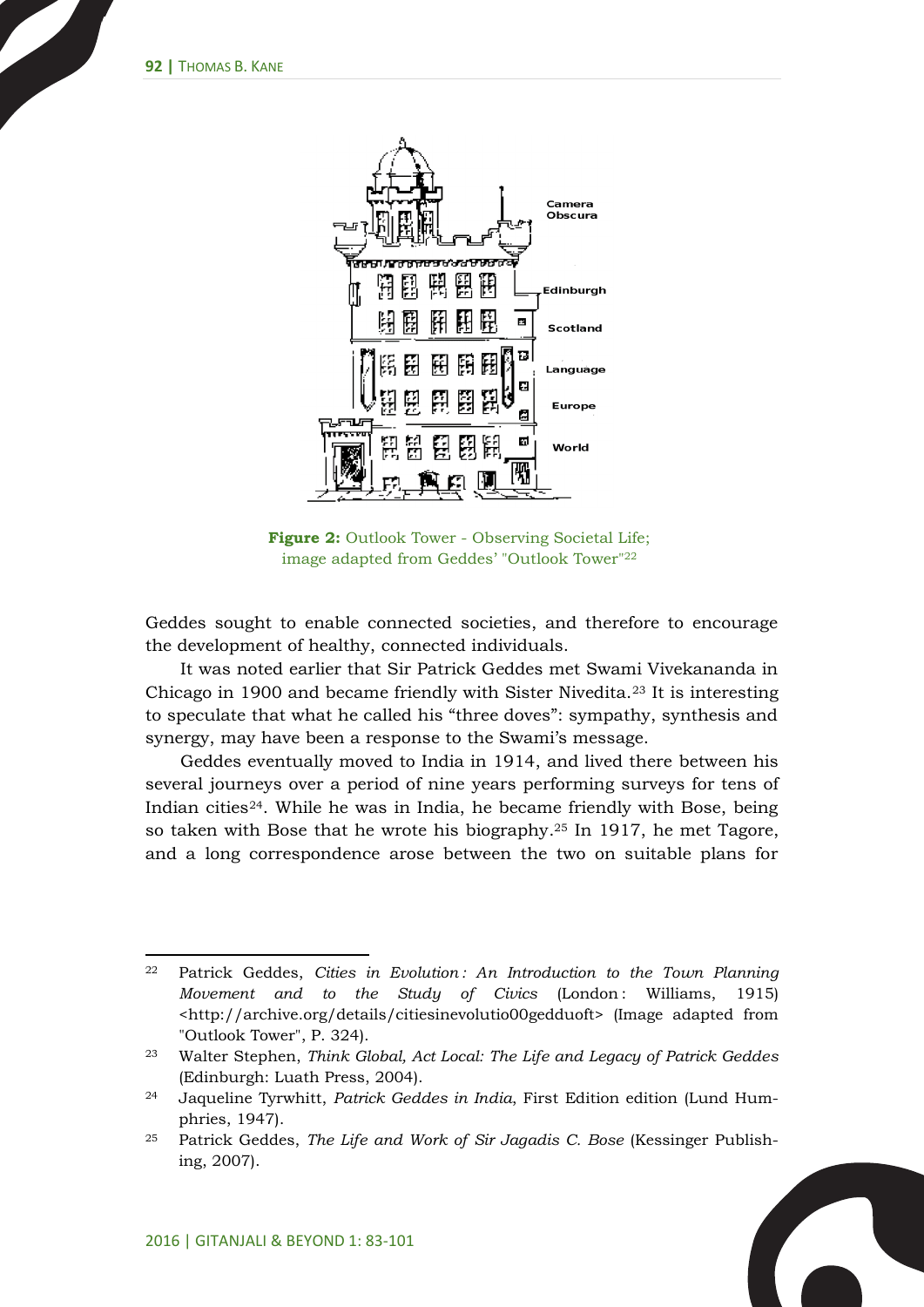Tagore's institutions. <sup>26</sup> Although Geddes was not able to work directly with Tagore, his son Arthur provided on-site assistance at Santiniketan.

#### **Emergence of Tagore's Educational Methodology**

2 L

The Bose-Tagore-Geddes inter-relationships can be considered as one constellation of the working associations in Tagore's life: with Bose, a man who was determined to discover the details of life in the small scale; Tagore himself, the poet of humanity in a spiritual world; and Geddes, a man who worked on issues of the individual in organised society, focusing upon aspects of life in the large scale. The three together and individually, nurtured sympathy for life and for its need to grow and flourish that was practical and at the same time spiritual in nature. Just as each of these scientists was appreciated by Tagore, both of them held Tagore's poetic methodology in high esteem.

Alongside these inter-relationships ran extraordinary times. Briefly listed here are those that led up to and connected with the establishment of Visva-Bharati University: 27

- The first British partition of Bengal, 1905, and Tagore's establishment, along with Aurobindo Ghosh, and others of the Bengal National College.
- The Swadeshi movement (1905-1911) ran throughout Bengal and then India where new businesses in cotton, steel, silk, iron, pharmaceutical, chemical industries were established, and boycotts of British goods began.
- Tagore's contribution to the National Council for Education in 1906 as part of resistance to partition of Bengal. The council sought for literary, scientific and technical education to be brought under Indian national control.
- Aurobindo Ghosh became the first principal of the Bengal National College. Also emergent at the time were the Bengal National School, and Bengal Technical Institute.
- First British partition was overturned in 1911.
- Tagore Receives Nobel Prize in Literature in 1913.

 $\overline{a}$ <sup>26</sup> *A Meeting of Two Minds: Geddes Tagore Letters*, ed. by Bashabi Fraser, 3rd Revised edition edition (Edinburgh: Word Power Books, 2008).

<sup>27</sup> Uma Das Gupta, *Science and Modern India: An Institutional History, c.1784- 1947: Project of History of Science, Philosophy and Culture in Indian Civilization, Volume XV, Part 4: Volume XV Part 4*, 1 edition (Pearson, 2010).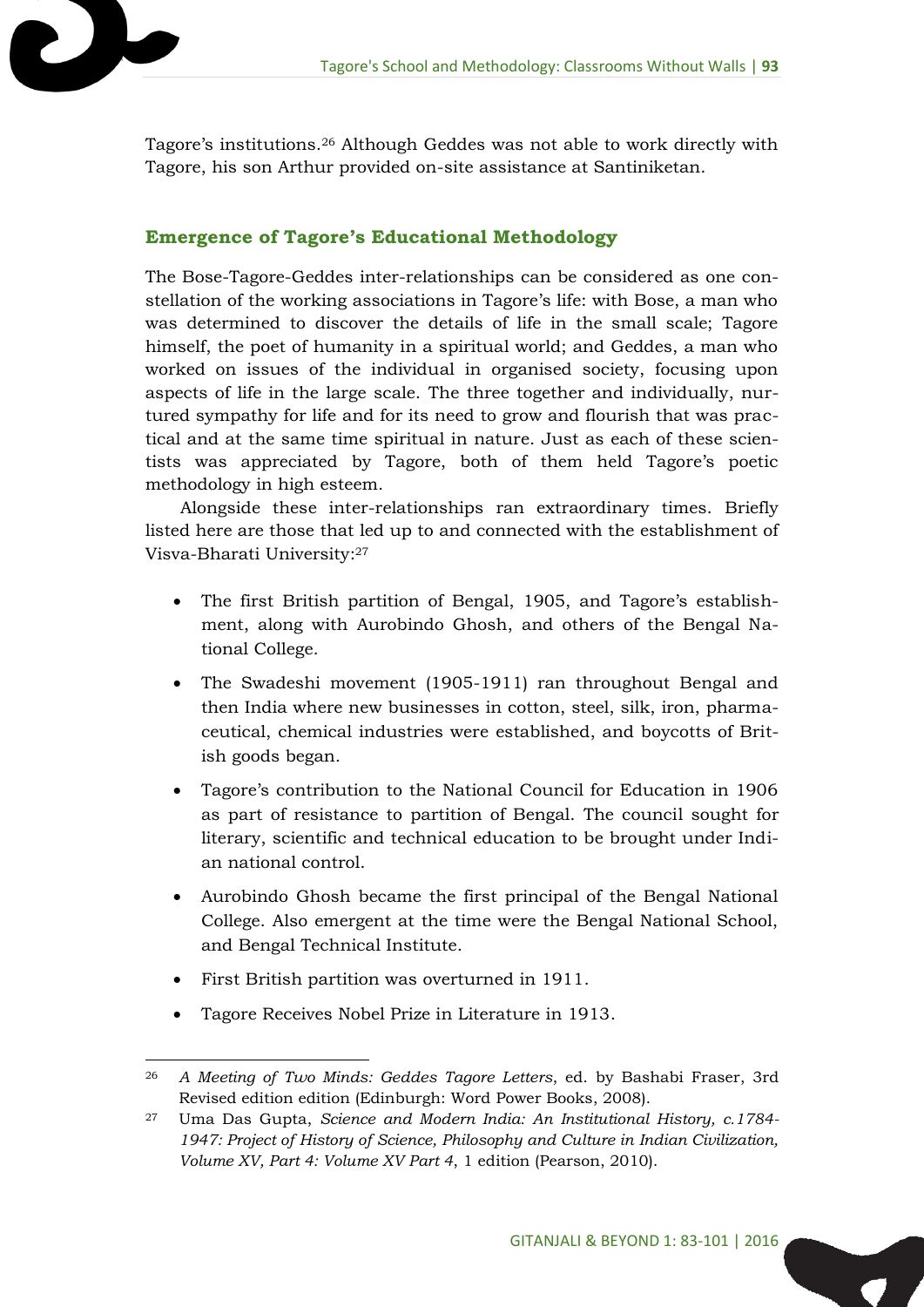- Outbreak of World War 1 in 1914.
- Mohandas Gandhi comes to India in 1915.
- The "Institute for Rural Reconstruction" is begun along with agricultural economist Leonard Elmhirst in 1921. This institution eventually becomes Sriniketan.
- Visva Bharati University is established at Santiniketan in 1923. Tagore introduces his University, as a meeting-place of the East and West.

Tagore's educational work was in response to his historical times. The educational achievements are with us as the result of his successful, poetic and scientific educational methodology. It is worth reconsidering some of the key points of his methodology. On beginning pedagogical experiments:

I merely started with this one simple idea, that education should never be dissociated from life. I had no experience of teaching, no special gift for organisation; and therefore I had no plan which I could put before the public in order to win their confidence. I had not their power to anticipate what line my work was going to take. I began anyhow. All that I could do was to offer to the five little boys who were my students my company. I talked and sang to them, played with them, recited to them our epics, improvised stories specially given to them by evening, took them on excursions into neighbouring villages. It was an incessant lesson to me, and the institution grew with the growth of my own mind and life…<sup>28</sup>

On trying to avoid stultifying methods:

My first idea was to emancipate children's minds from the dead grip of a mechanical method and a narrow purpose. This idea has gone on developing itself, comprehending all different branches of life's activities from Arts to Agriculture. Now it has come to a period, when we are fully aware of the absolute necessity of widening, across all barriers, the human sympathies of our students, - thus leading them to the fulfilment of their Education. This stage we have reached, as I have said, not through planning out my system, but by an inner life growth in which the subconscious has ever been bursting up with the conscious plans.<sup>29</sup>

On a spiritual basis for a world-accepting University:

Now the problem before us is of one single country, which is the earth, where the races as individuals must find both their freedom of selfexpression and their bond of federation. Mankind must realise a unity, wider in range, deeper in sentiment, stronger in power than ever before. Now that the problem is large, we have to solve it on a bigger scale, to realise the

<sup>28</sup> Fraser, p. 63.

<sup>29</sup> Fraser, p. 64.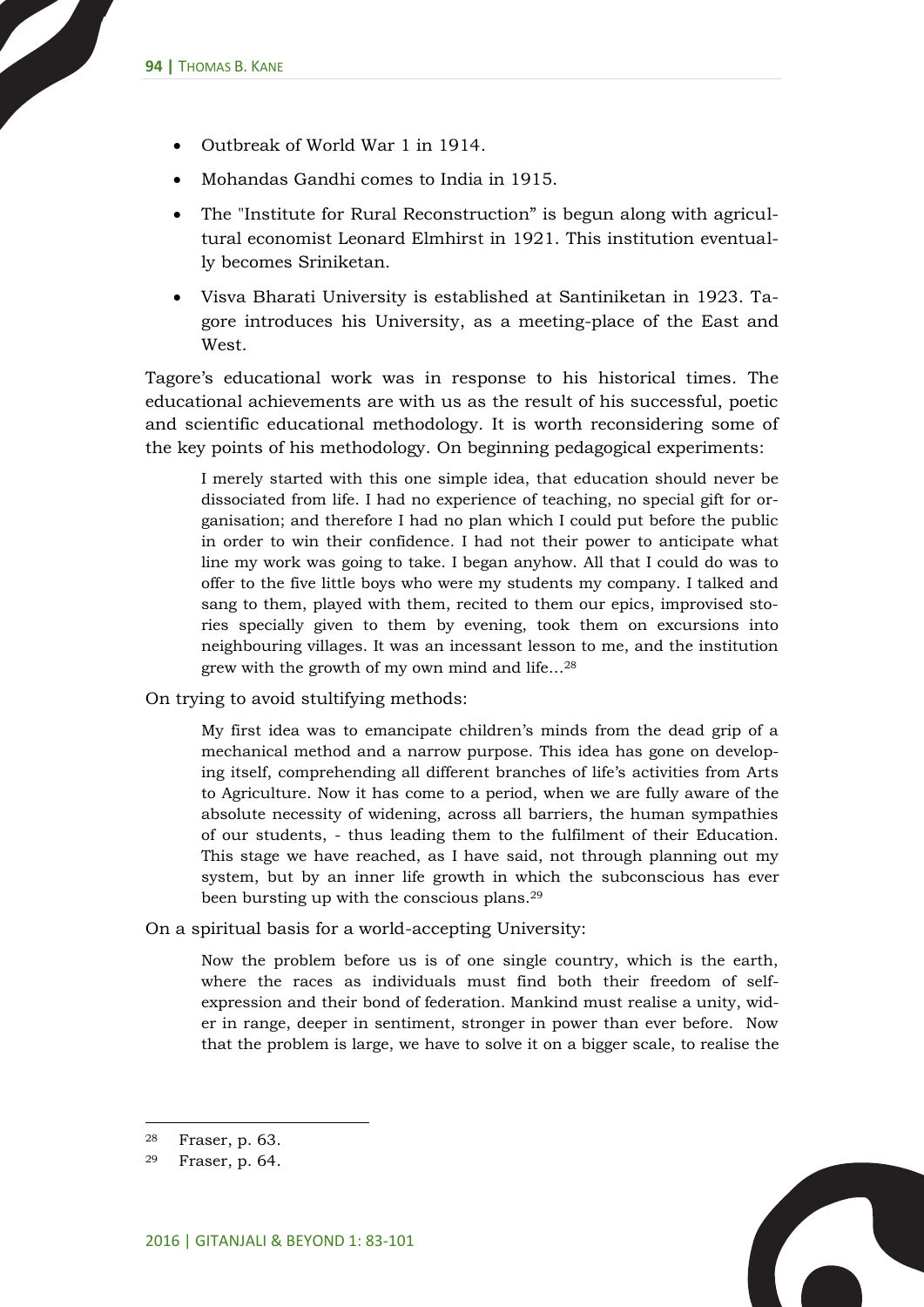God in man by a larger faith and to build the temple of our faith on a sure and world-wide basis.<sup>30</sup>

On his assessment of Visva-Bharati as one of the pre-eminent universities of the world:

What is it that we can expect from this ashram when we have come – the mantra '*yatra visvam bhavati ekanidam'*: 'Where the whole world meets in one nest.' Wherever we go, we see man within his racial limits and not as part of humanity. Let our ashram be the one place in the world where we can mingle without the differences in religion, language and race. Surely that *must* be the way forward to the new age.<sup>31</sup>

And, in his final fervent appeal to Ghandi, that he should take Visva-Bharati under his protection, saying:

Visva-Bharati is like a vessel which is carrying the cargo of my life's best treasure, and I hope it may claim special care from my countrymen for its preservation.<sup>32</sup>

#### **Modern Possibilities for Pursuing Classrooms without Walls**

It seems important to mention that a great deal of the theory of 'vitalism' (that there is a life force separate from biochemical and physical components), that was so persuasive to Tagore, Bose and Geddes, has been heavily critiqued over the decades of the late 19<sup>th</sup> and 20<sup>th</sup> centuries.<sup>33</sup>,<sup>34</sup>,<sup>35</sup> And yet, in the twenty-first century we start to see interest in Bose's work again. <sup>36</sup> And there have been further scientific and philosophical speculations in the  $21<sup>st</sup>$  century suggesting that we need to take an experimental attitude to gaps in Darwin's theories and to enframe new theories of mind,<sup>37</sup> life, consciousness<sup>38</sup> and our relationship with the cosmos.<sup>39</sup>

 $\overline{a}$ 

<sup>30</sup> Rabindranath Tagore, *Creative Unity. An Eastern University P. 170* (Rupa, 2002).

<sup>31</sup> Tagore and Das Gupta. p. 199.

<sup>32</sup> Rabindranath Tagore, Krishna Dutta and Andrew Robinson, *Selected Letters of Rabindranath Tagore* (Cambridge University Press, 1997), p. 517.

<sup>33</sup> Ernest Nagel, *The Structure of Science: Problems in the Logic of Scientific Explanation* (Hackett Publishing Company, 1979).

<sup>34</sup> Alexander Rosenberg, *Darwinian Reductionism: Or, How to Stop Worrying and Love Molecular Biology* (University of Chicago Press, 2008).

<sup>35</sup> D. C Dennett, *Intuition Pumps and Other Tools for Thinking*, 2013.

<sup>36</sup> Shepherd. pp. 3–43

<sup>37</sup> Thomas Nagel, 'What Is It Like to Be a Bat?', *The Philosophical Review*, 83.4 (1974), 435–50 <https://doi.org/10.2307/2183914>.

<sup>38</sup> John R Searle, D. C Dennett and David John Chalmers, *The Mystery of Consciousness* (London: Granta Books, 1998).

<sup>39</sup> Thomas Nagel, *Mind and Cosmos: Why the Materialist Neo-Darwinian Conception of Nature Is Almost Certainly False* (New York: OUP USA, 2012).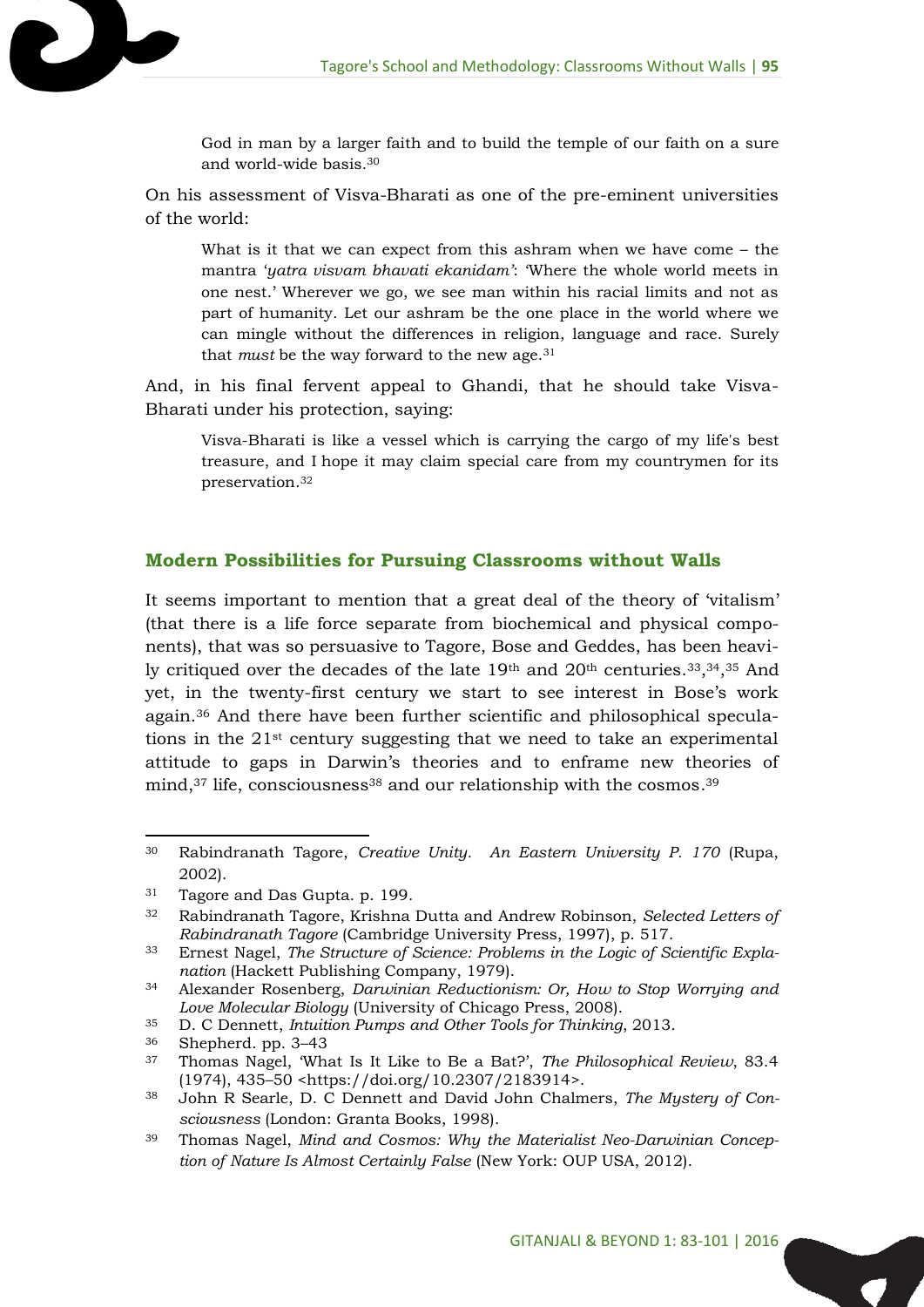A great deal of this new work is preliminary, and as such provides an excellent basis for testing hypotheses against phenomenological reality. This paper will not attempt to explore the whole current state of philosophical and neuro-scientific literature on these matters but will consider provocative speculations of the philosopher, Thomas Nagel, <sup>40</sup> which range across neuroscience, cognitive science and philosophy of mind, and cover such questions as pansychism—the possibility that everything in the universe has mental properties, whether or not they have living properties. Interestingly and controversially, recent work of Nagel suggests the possibility that life evolves simultaneously with mind in the cosmos, and that as life evolves, phenomenological values are constructed and pursued in the evolutionary process by an as-yet unknown means. There is some synergy here with Geddes's idea of the importance of co-operation in the evolutionary process.

Such work (speculations that universal objects, life and mind are evolving together) is highlighted to show that the Upanishadic ideas of Tagore's University are not wholly foreign to modern, scientific thought. Putting aside the settlement of such issues, if we adopt an open-mind to the questions that arise from such issues, and just aim to remain true to Tagore's practical, educational aims for his classrooms without walls, then there are ways in which it will be possible to pursue both the practical and the spiritual path of development at the University of Visva-Bharati, particularly if the University continues its focus on the highest ideals of practicality, sympathy, oneness and knowledge-sharing.

Telepresence can be used to bring places that are far apart together, but it can also instil a sense of being connected. <sup>41</sup> Such technology could be used throughout the faculties and institutes of Visva-Bharati University (such as Sanghit Bhavan, Kala Bhavan, Patha Bhavan and Sriniketan) to allow direct access and communication with their inner workings.

A first thought would be to adapt Geddes's ideas of Outlook Towers, one for each aspect of the University, to connect all faculties of Visva-Bharati: with all others, with their nearby environment, and with companion faculties that are further afield. For example, we might imagine setting up such Outlook Towers at Santiniketan and Sriniketan (fig.3 and fig.4).

And yet, if we take heed of a realisation that seems to have occurred to Geddes over the course of his correspondence with Tagore, we see Geddes move beyond his outlook tower lookouts on the world towards a more spiritual understanding. This change in Geddes is clearly documented in many of the letters of their correspondence, <sup>42</sup> and is most markedly noted in the

<sup>40</sup> Thomas Nagel, *Mortal Questions*, 1 edition (Cambridge University Press, 2012).

<sup>41</sup> Thomas B. Kane, 'Using Cognitive Tunnels in a New Approach to Building Social Elevators in the Information Society', *Informatica*, 38.3 (2014) <http://www.informatica.si/index.php/informatica/article/view/707> .

<sup>42</sup> Fraser.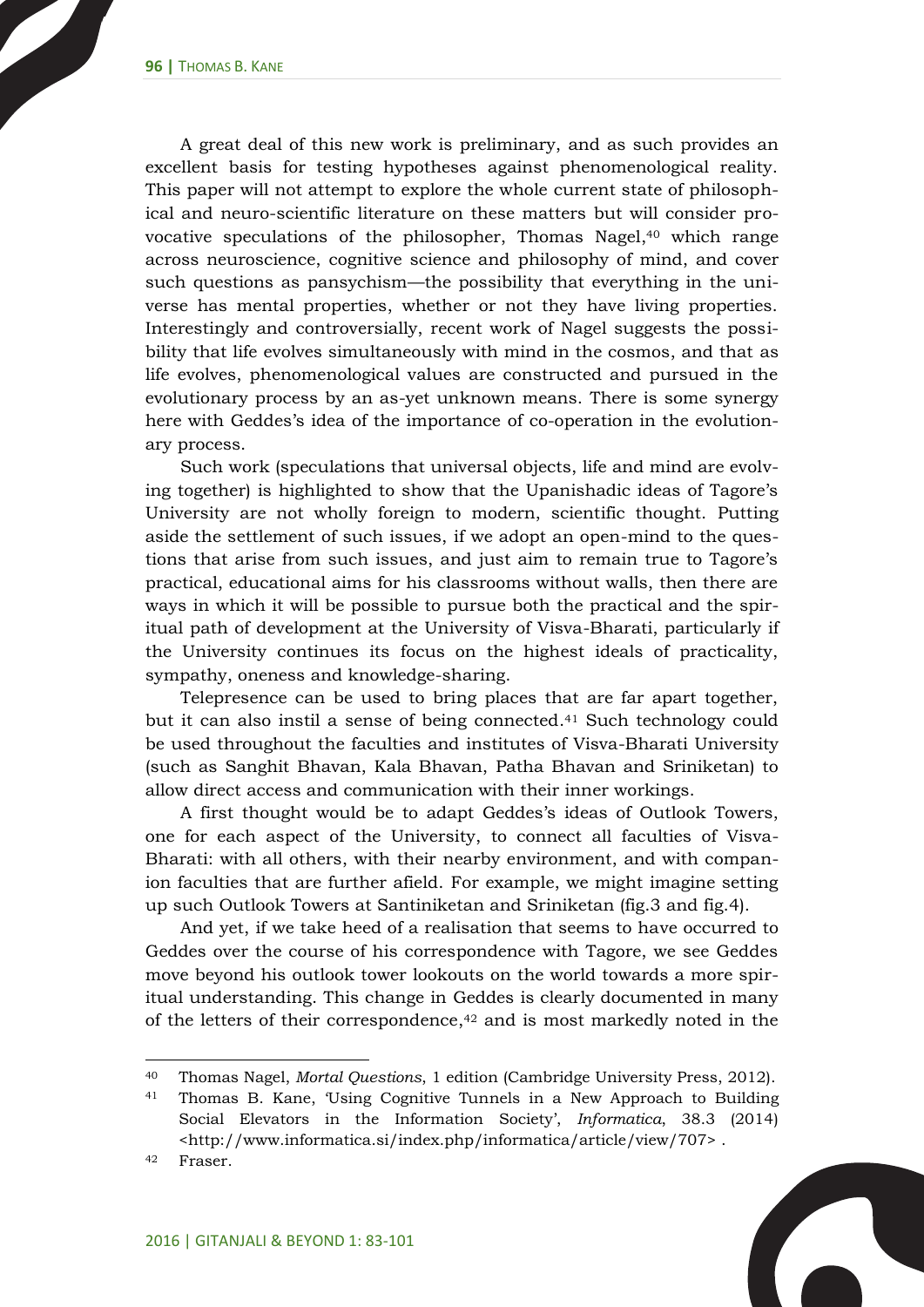letter from Geddes of October 1928, in the passage: "We have thus to get beyond our Outlook Tower, telescope, botanic gardens and geologic, historic chateaus and towards fuller utilisation of vital and spiritual outlook, and constructive and creative expression, such as yours."<sup>43</sup>

And, therefore, this leads us to consider what Tagore was truly working towards in establishing a world-nest (fig. 5): a place where people can mingle without the constrictions of religion, language and race. For successful educational mingling in a world-nest institution, there has to be a sufficient space for all members; camaraderie between all participants; a secure foundation (provided, firstly by the tree and then by its physical nest); a nurturing space within the nest; opportunities for internal relationships to blossom, opportunities for receiving guests, for flying out to meet the world, and for returning home with gifts. All of these activities being supported so that the best of what India has to offer can be offered, and the best of what the world has to offer can be received.



Images adapted from Geddes, "Outlook Tower", p. 324.

Fraser. (To appear, 4<sup>th</sup> Edition).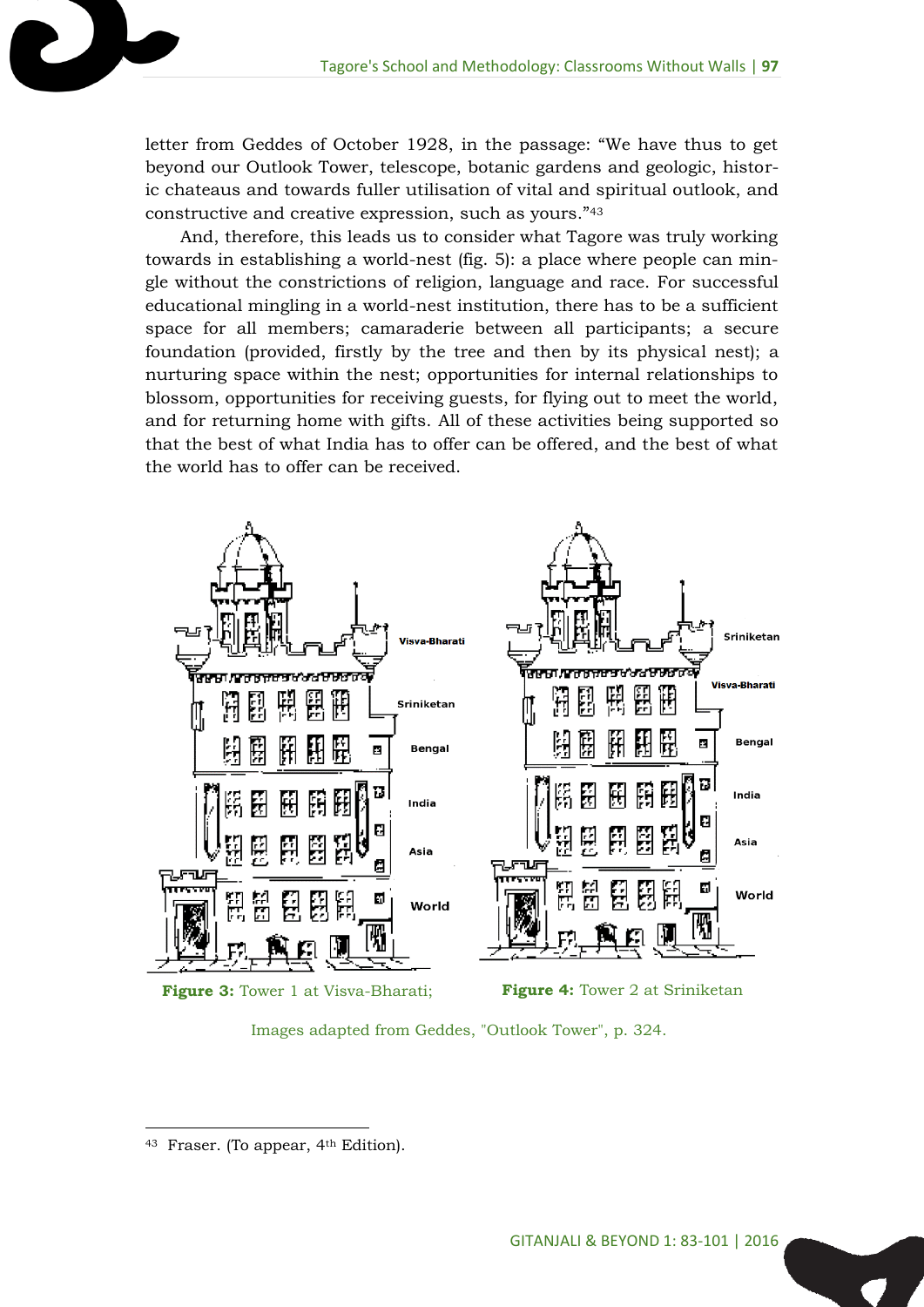Telepresence creates an intimate communication between contributing spaces. And, if the spaces are activity-rich (such as with musical performance, or drama; fig.5), then a real sense of bringing places and people together can be achieved. This kind of work, of bridging the distance (cognitive, spatial and temporal) between places, aligns with Tagore's educational methodology rather more so than the Outlook Tower approach of observing people and their activities at a distance.



Figure 5: Musical Masterclass and 5 Groups Enjoined Photos by Thomas Kane

Telepresence, opening doors to dialogues across safe spaces could be of tremendous value to Visva-Bharati University as it further pursues its own place as the world-nest university, with the important proviso that telepresence is employed only as an enabling technology in service to the values and goals of Rabindranath's cherished nest.

#### **Conclusion**

Rabindranath lived in, involved himself in, and contributed greatly to, extraordinary times. His personal experiences of education, his poetic sensibility and his ability to apply novelty within strict educational forms allowed him to pioneer in his educational work at Santiniketan. This paper has explored some of the spiritual influences upon Rabindranath's educa-

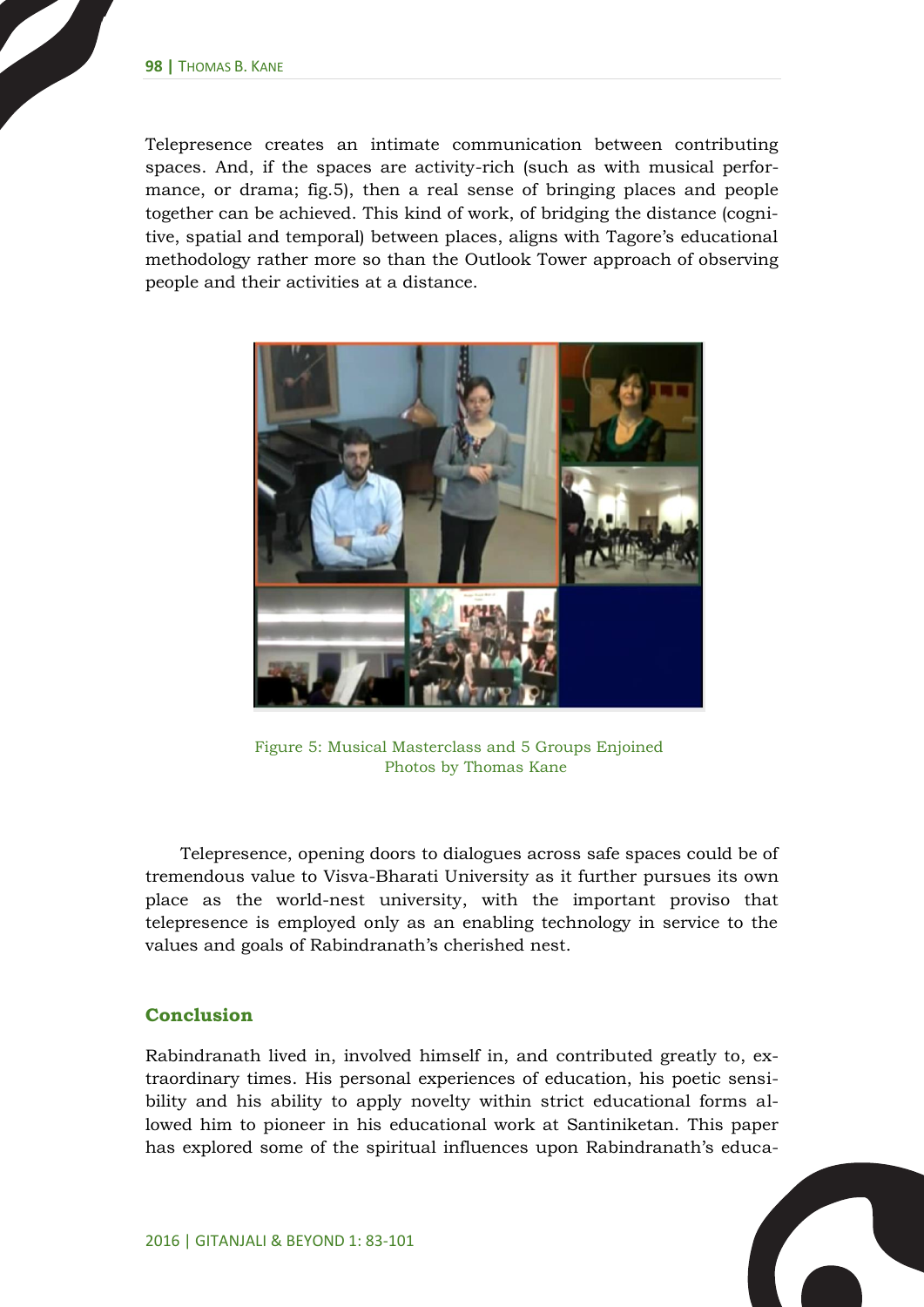tional work, as well as the particular relationships with J.C. Bose and Patrick Geddes, all of which contributed to Tagore's educational endeavours.

One of his greatest achievements is undoubtedly Visva-Bharati, the 'World-Nest', University. This paper has suggested that a form of telepresence, a bridging form, in service to the world-nest aspects of the University, would be an excellent way of pushing Tagore's methodology anew in the twenty-first century.

## **References**

- Aggarwal, Varun, 'Jagadish Chandra Bose: The Real Inventor of Marconi's Wireless Receiver', ResearchGate <https://www.researchgate.net/publication/ 255425775\_Jagadish\_Chandra\_Bose\_The\_Real\_Inventor\_of\_Marconi's\_Wireles s\_Receiver> [accessed 31 August 2016]
- Aurobindo, Sri, *The Upanishads, 1st US Edition*, Us ed. edition (Twin Lakes, WI: Lotus Press, 1996)
- Bose, Jagadis Chunder, and Guruprasanna Das, 'Researches on Growth and Movement in Plants by Means of the High Magnification Crescograph', *Proceedings of the Royal Society of London B: Biological Sciences*, 90 (1919), 364– 400 <https://doi.org/10.1098/rspb.1919.0001>
- Chakrabarti, Parul, Indrani Bose, and Kabita Mandal, 'Convener's Note' (presented at the Tagore, Bose and Mahalanobis: Confluence of Minds, Sir J.C. Bose Trust, 2013), pp. 1–3
- Chakravorty, Pragnan, 'History of Wireless', *Scribd* <https://www.scribd.com/ document/63425706/ History-of-Wireless> [accessed 21 October 2016]
- Das, Amita, 'Jagadish Chandra Bose and Rabindranath Tagore: An Enduring Friendship', *Acharya J.C. Bose: Life, Vision and Legacy*, 1 (2010), 46–49
- Dasgupta, Subrata, *The Bengal Renaissance*, 2012 edition (Permanent Black, 2012)
- Dennett, D. C, *Intuition Pumps and Other Tools for Thinking*, 2013
- Fraser, Bashabi, ed., *A Meeting of Two Minds: Geddes Tagore Letters*, 3rd Revised edition edition (Edinburgh: Word Power Books, 2008)
- Geddes, Patrick, *Cities in Evolution: An Introduction to the Town Planning Movement and to the Study of Civics* (London: Williams, 1915) <http://archive.org/ details/citiesinevolutio00gedduoft> [accessed 28 October 2016]
	- ———, *The Life and Work of Sir Jagadis C. Bose* (Kessinger Publishing, 2007)
- Gupta, Uma Das, *Science and Modern India: An Institutional History, c.1784-1947: Project of History of Science, Philosophy and Culture in Indian Civilization, Volume XV, Part 4: Volume XV Part 4*, 1 edition (Pearson, 2010)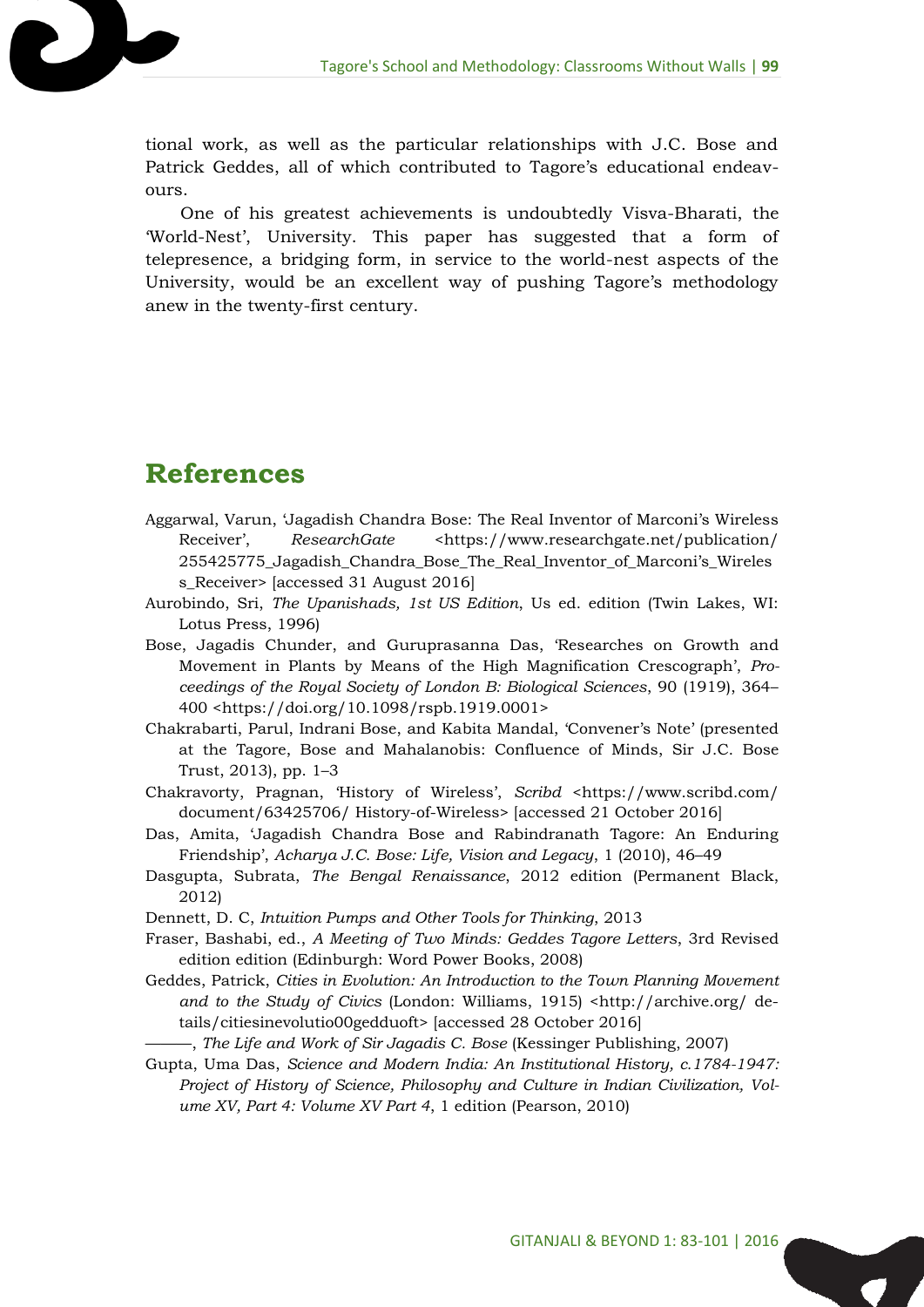- Hatcher, Brian A., 'Father, Son and Holy Text: Rabindranath Tagore and the Upaniṣads', *The Journal of Hindu Studies*, 4 (2011), 119–43 <https://doi.org/ 10.1093/jhs/hir022>
- Jelnikar, Ana, 'Hospitality and Worldliness: Tagore's Household Drama of Love and Responsibility', *South Asia: Journal of South Asian Studies*, 2016 <http://www.tandfonline.com/doi/full/ 10.1080/00856401.2016.1156512> [accessed 31 August 2016]
- Kane, Thomas B., 'Using Cognitive Tunnels in a New Approach to Building Social Elevators in the Information Society', *Informatica*, 38 (2014) <http://www.informatica.si/index.php/ informatica/article/view/707> [accessed 31 March 2016]
- Kling, *Partner in Empire: Dwarkanath Tagore and the Age of Enterprise in Eastern India* (Berkeley: University of California Press, 1992)
- McRae, 'Oriental Verities on the American Frontier: The 1893 World's Parliament of Religions and the Thought of Masao Abe on JSTOR'
- Nagel, Ernest, *The Structure of Science: Problems in the Logic of Scientific Explanation* (Hackett Publishing Company, 1979)
- Nagel, Thomas, *Mind and Cosmos: Why the Materialist Neo-Darwinian Conception of Nature Is Almost Certainly False* (New York: OUP USA, 2012)
	- ———, *Mortal Questions*, 1 edition (Cambridge University Press, 2012)
- ———, 'What Is It Like to Be a Bat?', *The Philosophical Review*, 83 (1974), 435–50 <https://doi.org/10.2307/2183914>
- Rosenberg, Alexander, *Darwinian Reductionism: Or, How to Stop Worrying and Love Molecular Biology* (University of Chicago Press, 2008)
- Sarvabhutananda, Swami, 'Nivedita of India Ramakrishna Mission Institute of Culture' <https://www.scribd.com/document/99589785/Nivedita-of-India-Ramakrishna-Mission-Institute-of-Culture> [accessed 17 October 2016]
- Searle, John R, D. C Dennett, and David John Chalmers, *The Mystery of Consciousness* (London: Granta Books, 1998)
- Sengupta, D. L., T. K. Sarkar, and D. Sen, 'Centennial of the Semiconductor Diode Detector', *ResearchGate*, 86 (1998), 235–43 <https://doi.org/10.1109/ 5.658775>
- Shepherd, V. A., 'At the Roots of Plant Neurobiology', in *Plant Electrophysiology*, ed. by Alexander G. Volkov (Springer Berlin Heidelberg, 2012), pp. 3–43 <https://doi.org/10.1007/978-3-642-29119-7\_1>
- Sivatattvananda, *Gauri Ma, a Monastic Disciple of Sri Ramakrishna*, 1st ed edition (Mothers Trust/Mothers Place, 1994)
- Spencer, Herbert, *Social Statics or the Conditions Essential to Human Happiness Specified, and the First of Them Developed* (Kessinger Publishing, 2010)
- Stephen, Walter, *Think Global, Act Local: The Life and Legacy of Patrick Geddes* (Edinburgh: Luath Press, 2004)

Tagore, Rabindranath, *Creative Unity* (Rupa, 2002)

- ———, *The Broken Nest*, trans. by Mary M. Lago and Supriya Bari (Madras: Asia Book Corp of Amer, 1983)
- Tagore, Rabindranath, and Uma Das Gupta, *My Life in My Words* (S.l.: Penguin Books India, 2010)
- Tagore, Rabindranath, Krishna Dutta, and Andrew Robinson, *Selected Letters of Rabindranath Tagore* (Cambridge University Press, 1997)